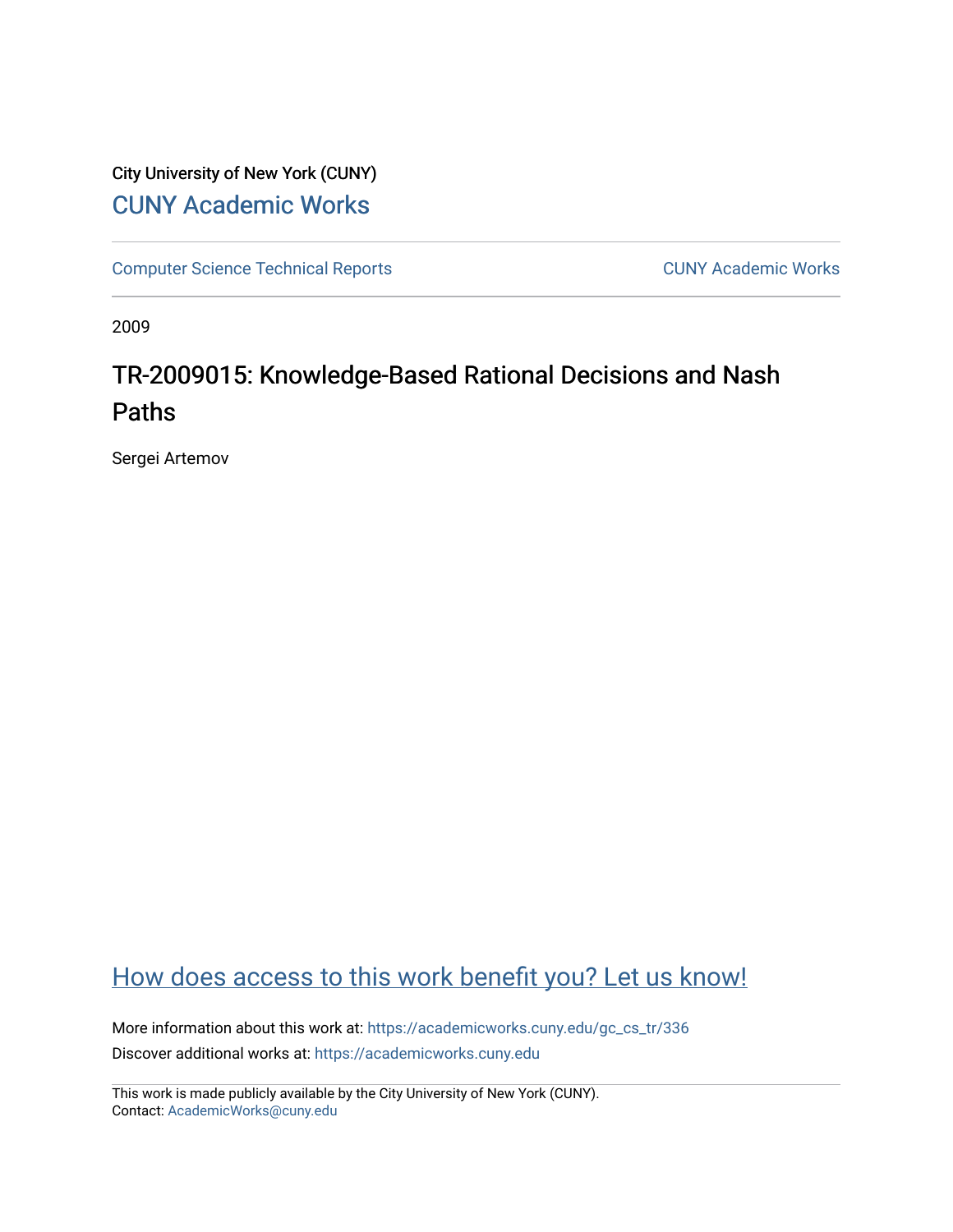# Knowledge-based rational decisions and Nash paths

Sergei Artemov

The CUNY Graduate Center 365 Fifth Avenue, rm. 4329 New York City, NY 10016, USA

November 24, 2009

#### Abstract

The knowledge-based rational decision model (KBR-model) offers an approach to rational decision making in a non-probabilistic setting, e.g., in perfect information games with deterministic payoffs. The KBR-model uses standard game-theoretical assumptions and suggests following a strategy yielding the highest payoff which the agent can secure to the best of his knowledge.

In this report, we prove a conjecture by A. Brandenburger that in perfect information games, each KBR-path is a Nash path.

## 1 Introduction

Our model of rational decision making uses standard game-theoretical assumptions, e.g., Harsanyi's Maximin Postulate ([6]),

If you cannot rationally expect more than your maximin payoff, always use a maximin strategy,

and the traditional postulate of rational decision-making:

A rational player chooses a strategy that yields the highest payoff to the best of his knowledge.

As noted in  $\vert 1, 2 \vert$ , if a rational player operates in a non-probabilistic setting and bases his decision on knowledge rather than luck, guesswork, sudden opponent cooperation or error, etc., the aforementioned postulates lead to the same mathematical model of decision making that we call the Knowledge-Based Rational decision model (KBR-model).

Though Game Theory often considers decisions based on beliefs rather then knowledge (cf. [4]), a special theory of knowledge-based decision making looks to be appropriate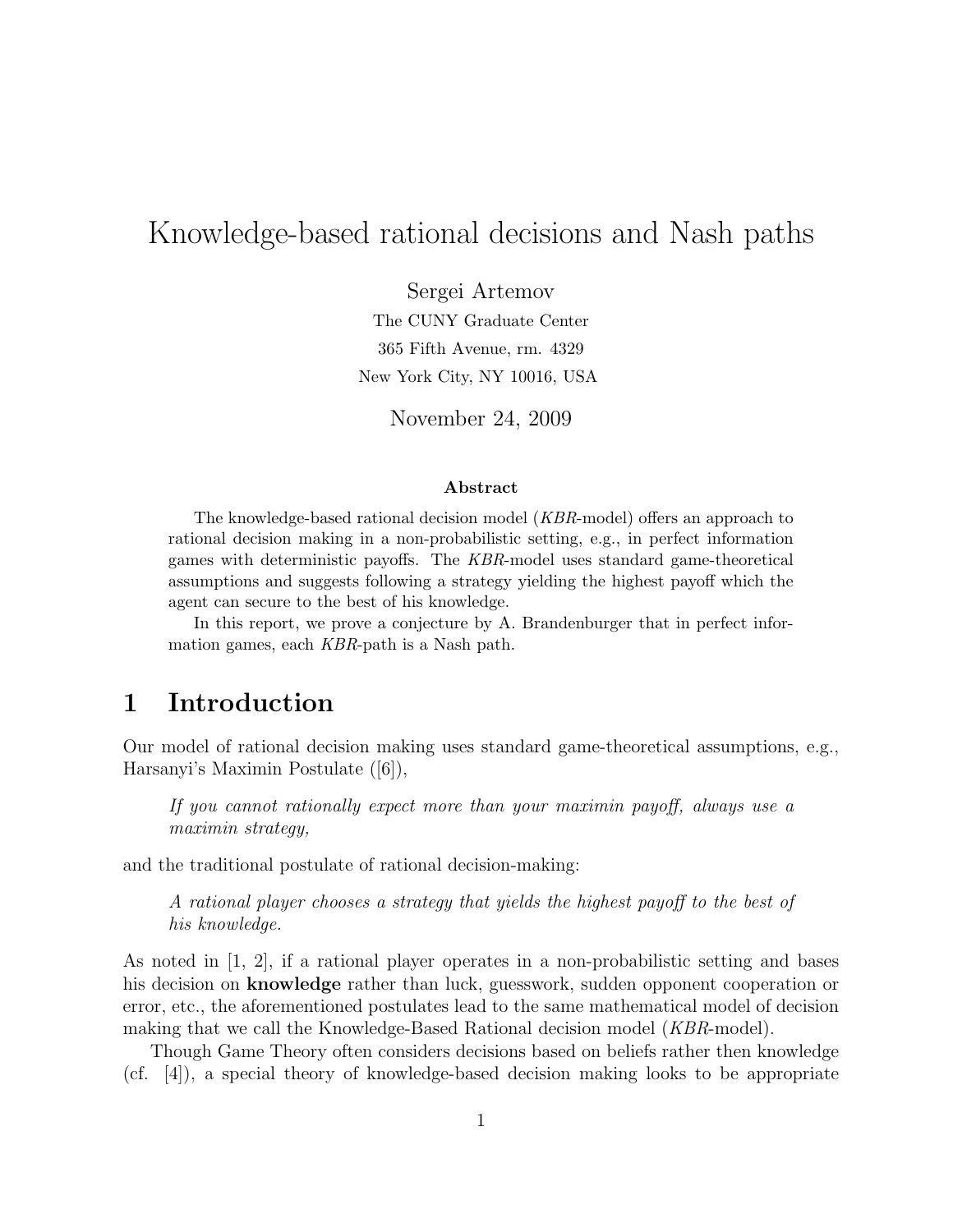as well. The principal difference between knowledge and belief is the factivity property of knowledge that beliefs do not necessarily possess. In some situations, players seem to make decisions on the basis of their knowledge and not merely on their beliefs: military, high-stakes commercial, juridical decisions, etc. Furthermore, according to commonly accepted properties of knowledge such as positive and negative introspection<sup>1</sup> ([5]), the decision-maker is aware of what he knows and what he does not know and hence is capable of distinguishing what he actually knows from what he merely believes without actual knowledge.

KBR suggests following a strategy that yields the highest payoff the agent can secure to the best of his knowledge. Equivalently, within the KBR approach, a rational player chooses a maximin solution over all strategies of others the player deems possible. These two seemingly different approaches produce the same result: a maximin choice over the set of all strategies a player considers possible (i.e., that cannot be ruled out as impossible) is a strategy yielding the highest guaranteed payoff to the best of that player's knowledge.

Indeed, let **m** be the maximin payoff at a given node v over the set of all strategies that a player i considers possible. Then i knows a strategy that guarantees him payoff **m**. On the other hand, for any other payoff  $p > m$ , i knows that there is no strategy by i that could guarantee him payoff p. Therefore,  $\bf{m}$  is the highest payoff that  $i$  knows he has a strategy for getting and he cannot rationally expect a payoff greater than m.

In a somewhat more formal setting,  $KBR$  assumes two Rationality Postulates (cf. [1]):

- 1. A rational player chooses a strategy yielding the highest payoff the agent can secure to the best of his knowledge. Equivalently, a rational player chooses a maximin solution over all strategy profiles the player deems possible.
- 2. Postulate (1) is commonly known and accepted by rational players.

Postulate (1) is the epistemically explicit form of Harsanyi's Maximin Postulate. Similarly, (2) is merely Harsanyi's Mutually Expected Rationality Postulate ([6]) expressed in epistemic language.

# 2 Strategies, profiles, paths

In this paper, we consider generic extensive-form perfect information games which include specification of the relevant states of knowledge for each player. In particular, for each player i, it is specified which strategy profiles  $\sigma$  are known to be impossible by player i. All other profiles are called epistemically possible for player i. By the factivity property of knowledge, no player is playing a strategy known to be impossible by any of the players.

<sup>1</sup>A.k.a. the Axiom of Transparency and the Axiom of Wisdom [7].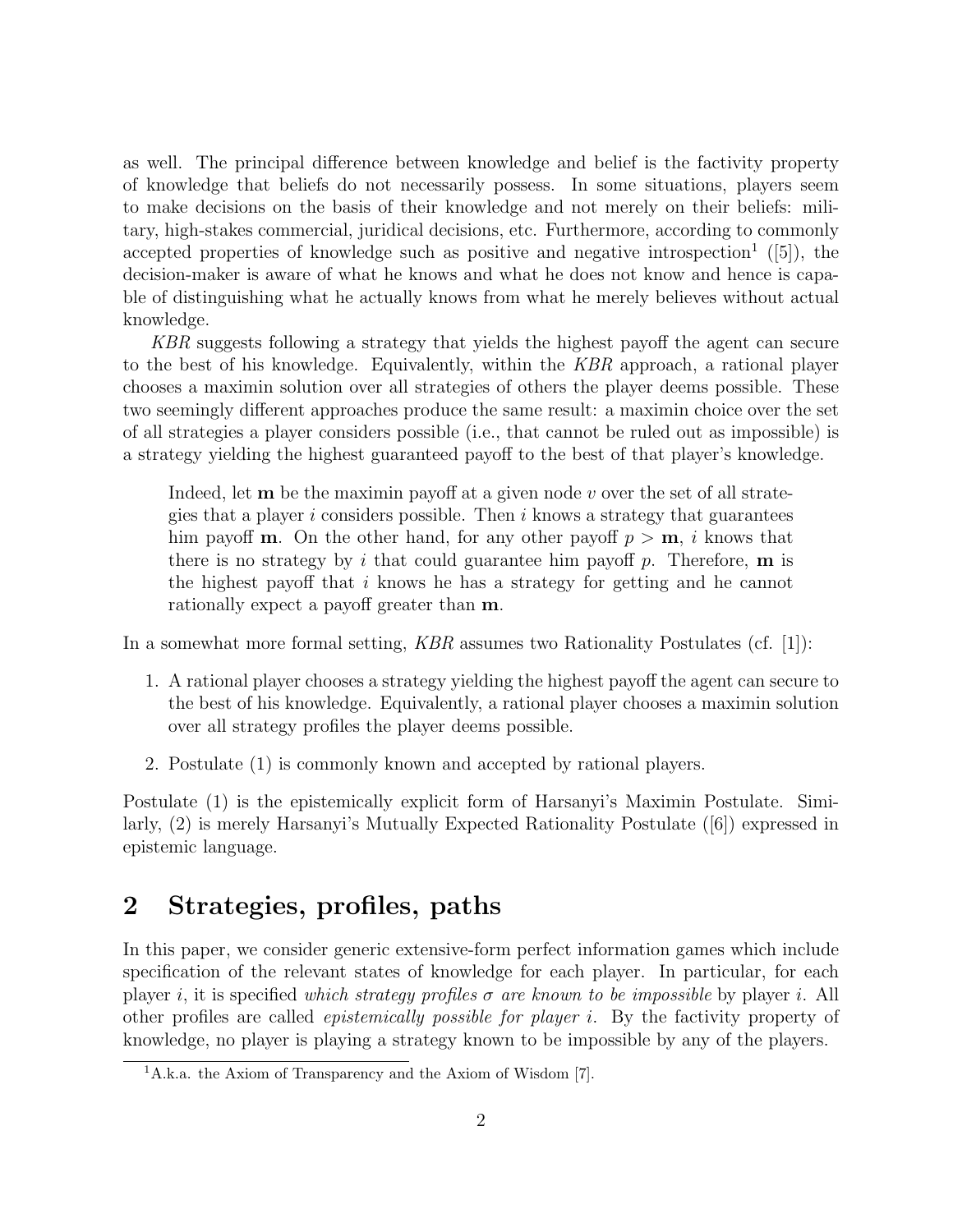#### 2.1 Simple examples

Consider Game One in Figure 1 in which both players are rational and aware of each other's rationality<sup>2</sup>. There are two strategies for each player, *down* or *across*, which makes the total number of strategies equal to four:

 ${down<sub>A</sub>, down<sub>B</sub>}, \{across<sub>A</sub>, down<sub>B</sub>}, \{down<sub>A</sub>, across<sub>B</sub>}, \{across<sub>A</sub>, across<sub>B</sub> \}.$ 



Figure 1: Game One, rationality is commonly known.

Since B is rational, he knows that he is not playing  $down_B$ . A knows this, concludes that B is playing  $across_B$ , and rationally decides to play  $across_A$ . Moreover, B knows this as well. So, in Game One, for each player, the only strategy which is epistemically possible is

 $\{across_A, across_B\},\$ 

which happens to also be the backward induction solution.

Now consider Game Two in Figure 2 on the same game tree as Game One, in which both players are rational but their rationality is not mutually known. In particular, each player considers each strategy of the other player possible. B knows that he is playing



Figure 2: Game Two, rationality is not mutually known.

 $across_B$ . The epistemically possible strategy profiles for B are

 $\{down_A, across_B\}, \{ across_A, across_B\}.$ 

<sup>2</sup>Taking into account the length of the game, this is equivalent to assuming the common knowledge of rationality.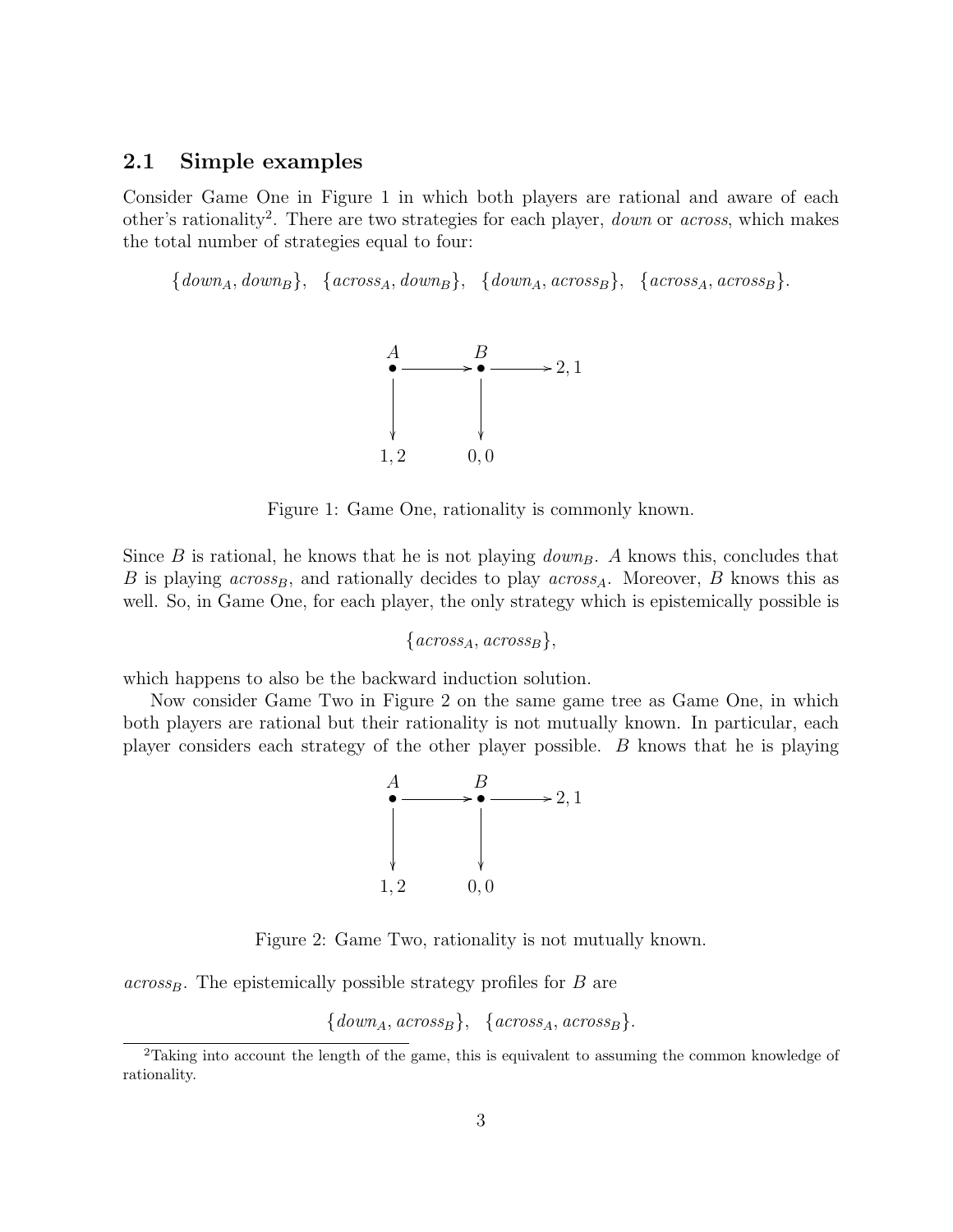Player A considers either strategy by B possible and cannot rationally expect to get a payoff greater than 1 if he plays  $across_A$ . By Rationality Postulate 1, A cannot choose  $across<sub>A</sub>$ . Therefore, for A, the epistemically possible strategy profiles are

 $\{down_A, down_B\}, \ \{down_A, across_B\}.$ 

Note that though there is more than one strategy profile epistemically possible for each player, A and B each have a unique, epistemically possible strategy, namely  $down_A$  for A and  $across_B$  for B; we call them KBR-strategies. All uncertainty concerning possible profiles stems from insufficient information about other players, but each player has a unique rational strategy of his own under these uncertainties.

The KBR-solution of this game is the strategy profile consisting of KBR-strategies of individual players. In other words, the KBR-solution is the profile that will actually be played.

In Game Two the KBR-solution is

 $\{downA, \, \text{across}_B\}$ 

and the KBR-path is

 $down_{A}$ .

#### 2.2 Rational player's view of a perfect information game

In general, we assume the usual understanding of strategies: a player's strategy specifies what he does at each of his nodes, if reached (cf. [3]). To render this precise, we need the notion of a subgame in an epistemic setting.

For each node v of game  $G$ , a *subgame*  $G<sub>v</sub>$  is determined by the rooted subtree with root v: epistemically possible strategy profiles for i in  $G_v$  are epistemically possible strategy profiles for i in game G relativized to the nodes from the subtree with root  $v$ .



Figure 3: Subgame  $G_v$  of game  $G$ .

**Lemma 1** [1, 2] At each node of a generic perfect information game, there is a unique move (called a KBR-move) by the corresponding player that yields the highest payoff that player can secure to the best of his knowledge (called highest known payoff).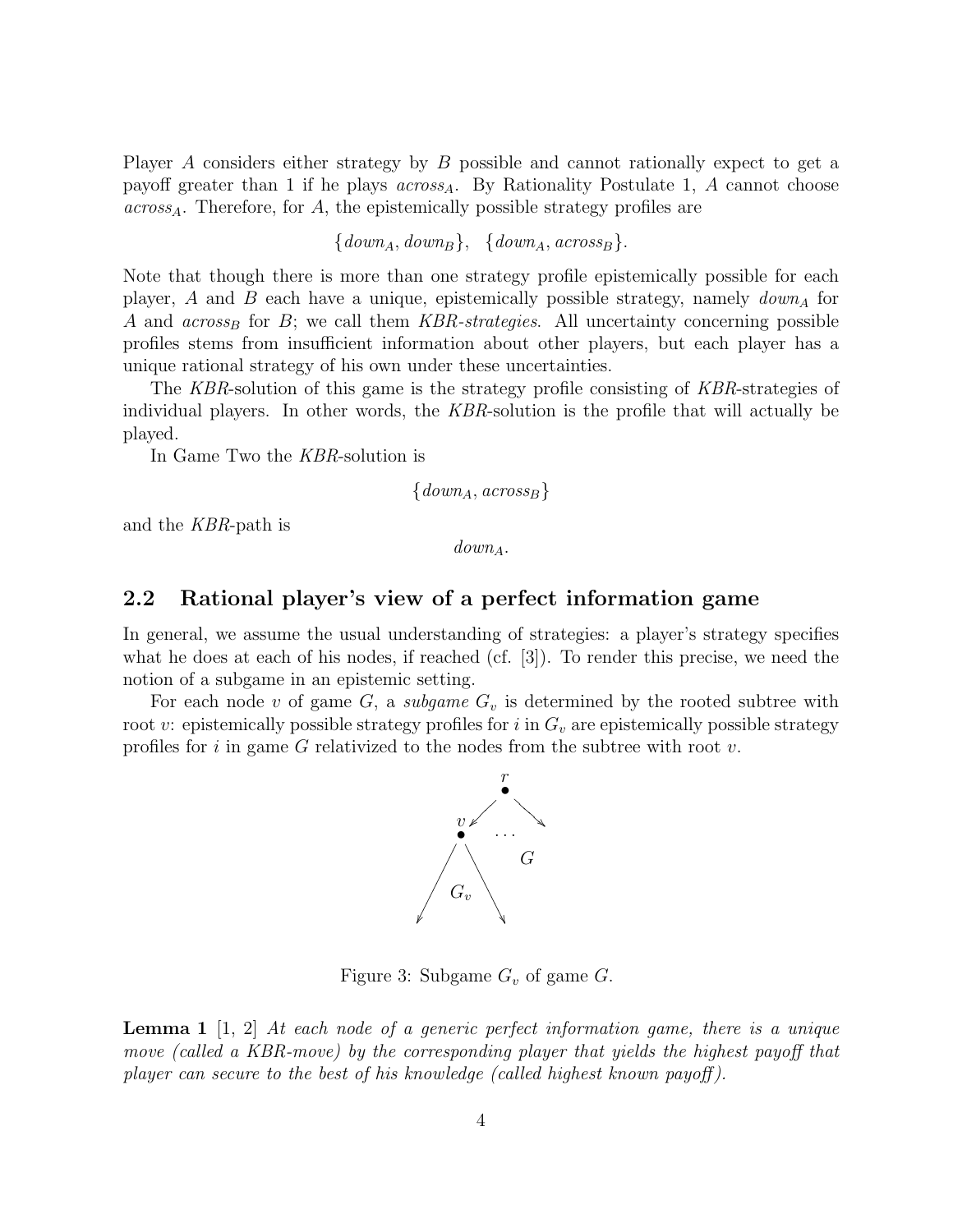**Proof.** Consider a node v and player i making a move at v. Given epistemically possiblefor-i strategy profiles, there is a unique highest payoff  $h_v$  which i can secure by one of his strategies at node v. Note that  $h<sub>v</sub>$  is the unique maximin value over all epistemically possible profiles for player i. Since the game is generic, there is at node  $v$  one move for player i through which he can possibly receive payoff  $h_v$ ; indeed, a different move will generate a game path in a subtree which does not contain payoff  $h_v$  for i at all.  $\Box$ 

Corollary 1 In a generic game with rational players, there is a unique KBR-move at each node.

Definition 1 A KBR-stategy for a given player i is a collection of KBR-moves at nodes where i makes a move.

Corollary 2 For each generic game with rational players, there is a unique KBR strategy profile and players actually play this profile.

These observations lead to the following informal picture of epistemically possible strategy profiles for each rational player  $A$ ; here  $B$  is any player other than  $A$ . At a node at



Figure 4: Strategy profiles that (rational) player A considers possible.

which A makes a move, only the  $KBR$ -move is epistemically possible for A. At a node at which some other player makes a move, A may consider multiple moves as epistemically possible. All epistemically possible strategy profiles for  $A$  are constituted from  $A$ 's unique KBR-strategy  $\sigma_A$  and strategies by others considered epistemically possible by A.

Corollary 3 [1, 2] The real payoff for each player at a given node is greater than or equal to the highest known payoff at this node.

#### 2.3 Pure maximin and backward induction solution

Pure maximin strategy for a given player  $i$  corresponds to the reading of a game in which  $i$  has no information whatsoever about other players' epistemic states. Then  $i$  considers all moves by opponents epistemically possible. Under these conditions, pure maximin is a special case of KBR.

Another special case of the KBR-solution is given by the backward induction solution BI under Aumann's conditions of common knowledge of rationality ([3]). In this case, each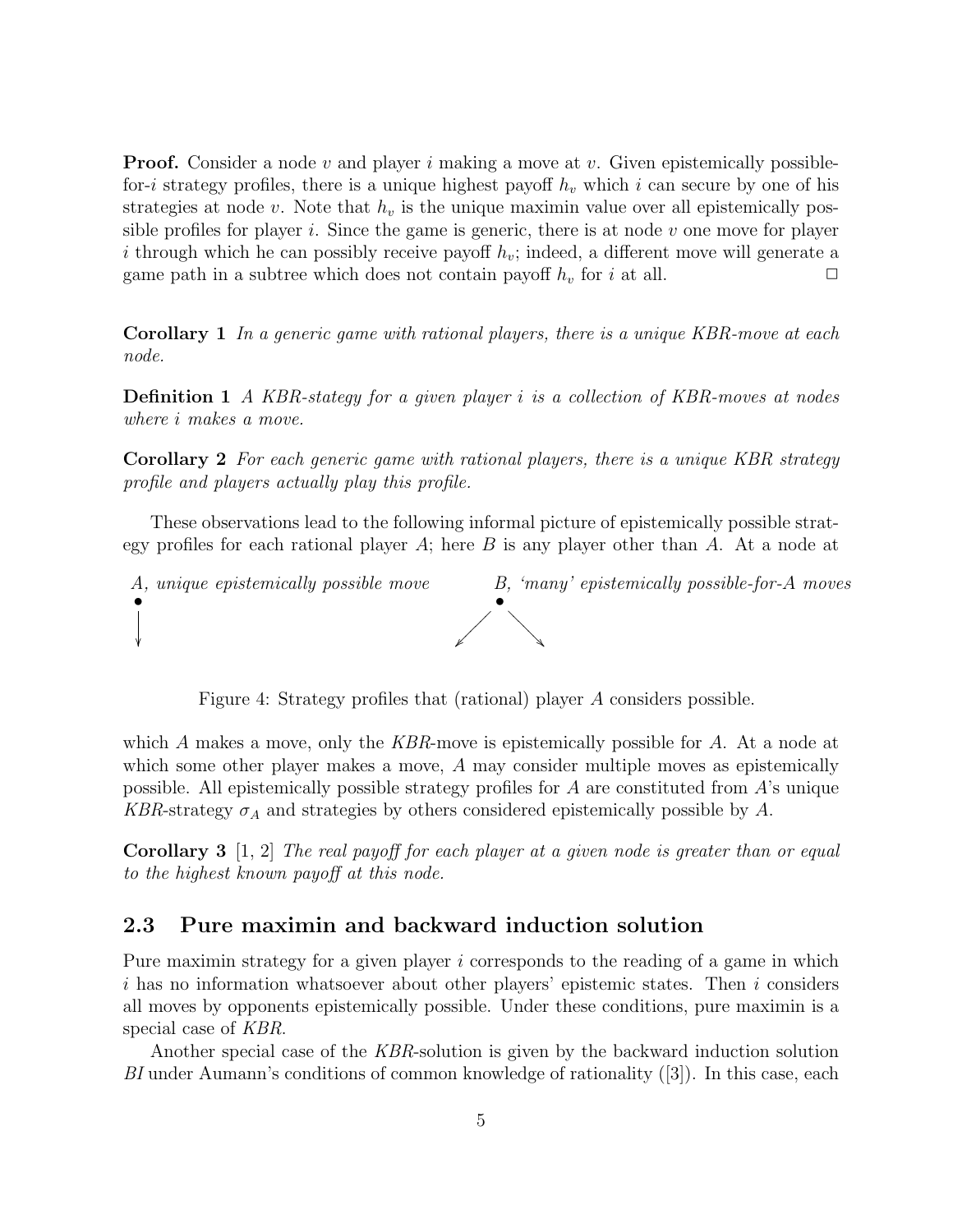player has sufficient information to exactly determine his opponents' move at each node. For each player, there is only one epistemically possible strategy profile: the KBR-solution of the game.

#### 2.4 A subpath of a KBR-path is a KBR-path as well

Each strategy profile  $\sigma$  determines a unique path P associated with  $\sigma$ : P starts at the root node and moves according to  $\sigma$ .

It follows from the definition of a subgame that for each player, epistemically possible profiles in game G and its subgame  $G_v$  coincide on nodes from  $G_v$ . This observation leads to the following lemma.

**Lemma 2** Let G be an extensive-form perfect information game, P be a KBR-path in  $G$ , and v be a node in P. Then the part  $P_v$  of P starting from v is the KBR-path of the subgame  $G_v$  in which v is the root node.

We refer the reader to Figure 5.



Figure 5: Subpath of a KBR-path.

## 3 Each KBR-path is Nash

In this section, we prove a conjecture by A. Brandenburger, stated in a private communication, that in perfect information games with rational players, each KBR-path is a Nash path. A path P is Nash iff there is a Nash strategy profile  $\sigma$  such that P is the  $\sigma$ -path. This result enables us to compare KBR with such classical decision-making methods as iterated elimination of strictly dominated strategies IESDS, Nash Equilibria NE, and the backward induction solution BI (cf. discussion in Section 4).

We first observe that the (unique) KBR strategy profile for a generic PI game is not necessarily a Nash profile. A KBR-player plays to the best of his knowledge, which may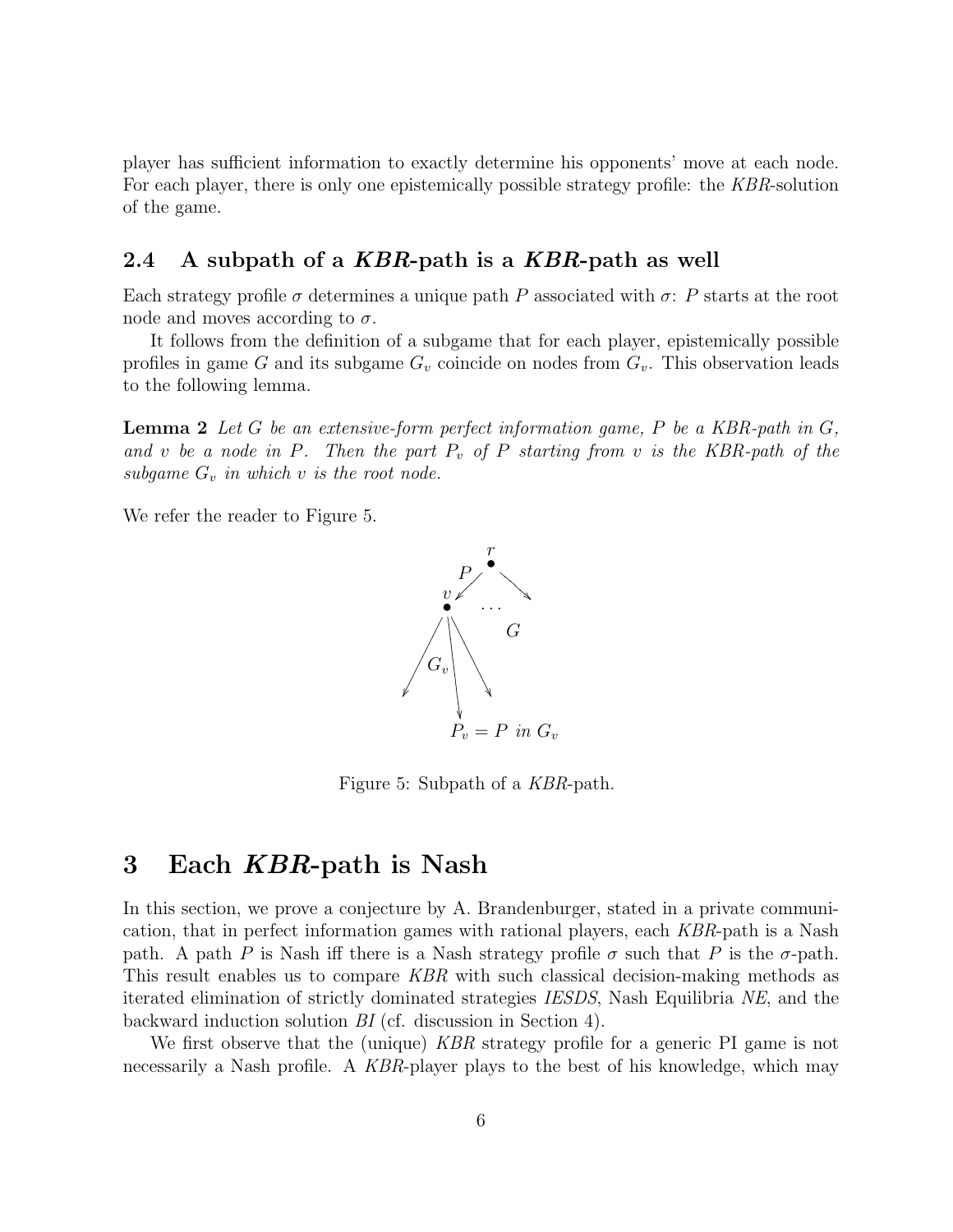be limited: there might be better moves unknown to him. Consider Game Two in Figure 2. The KBR strategy profile is

$$
\sigma = \{down_A, across_B\},\
$$

and the KBR-path is

$$
P = down_A.
$$

It is easy to see that  $\sigma$  is not a Nash profile, since A can unilaterally improve his payoff by playing across. Indeed, the strategy profile will then be

$$
\sigma' = \{ \text{across}_A, \text{across}_B \}
$$

and the path

 $P' = (across_A, across_B)$ 

that yields A's payoff 2.

On the other hand, there is a Nash strategy profile

$$
\sigma'' = \{down_A, down_B\}
$$

that has the same path  $P$  as  $\sigma$ .

**Theorem 1** In a PI game with rational players, the KBR-path is a Nash path.

**Proof.** Induction on maximal game length  $n(G)$ . The base:  $n(G)=1$ . Then the KBR-path consists of one rational move which constitutes a Nash profile.

The Induction Hypothesis: suppose the theorem claim holds for all games with length less than  $k$ .

The Induction Step. Consider a PI game G in an extensive tree-like form such that  $n(G) = k$ . Let P be its KBR-path, A be the player who is making a move at root node r, and  $1, \ldots, m$  be immediate successors to r. By  $G_1, \ldots, G_m$ , we denote subgames of G with roots at  $1, \ldots, m$  respectively.

Let b be the highest known payoff for player A at root node r (cf. [1]), i.e., the highest payoff that A knows he can secure at r:

$$
b = \mathbf{HKP}_A(r).
$$

Then for any strategy  $\sigma_A$  by A, there is a strategy profile  $\sigma$  containing  $\sigma_A$  and epistemically possible for A such that A's payoff of  $\sigma$ ,  $U_A(\sigma)$  is less than or equal to b. By Corollary 3, A's payoff on path P,  $U_A(P)$  is greater than or equal to b.

Without loss of generality, assume that A's root move is  $(r, 1)$ , and that the rest of P,  $P_1$ occurs within  $G_1$ . By Lemma 2,  $P_1$  is the KBR-path in  $G_1$ . By the Induction Hypothesis, since  $n(G_1) < k$ ,  $P_1$  is a Nash path in  $G_1$ , i.e., there is a Nash strategy profile  $\sigma^1$  such that  $P_1$  is its path in  $G_1$ .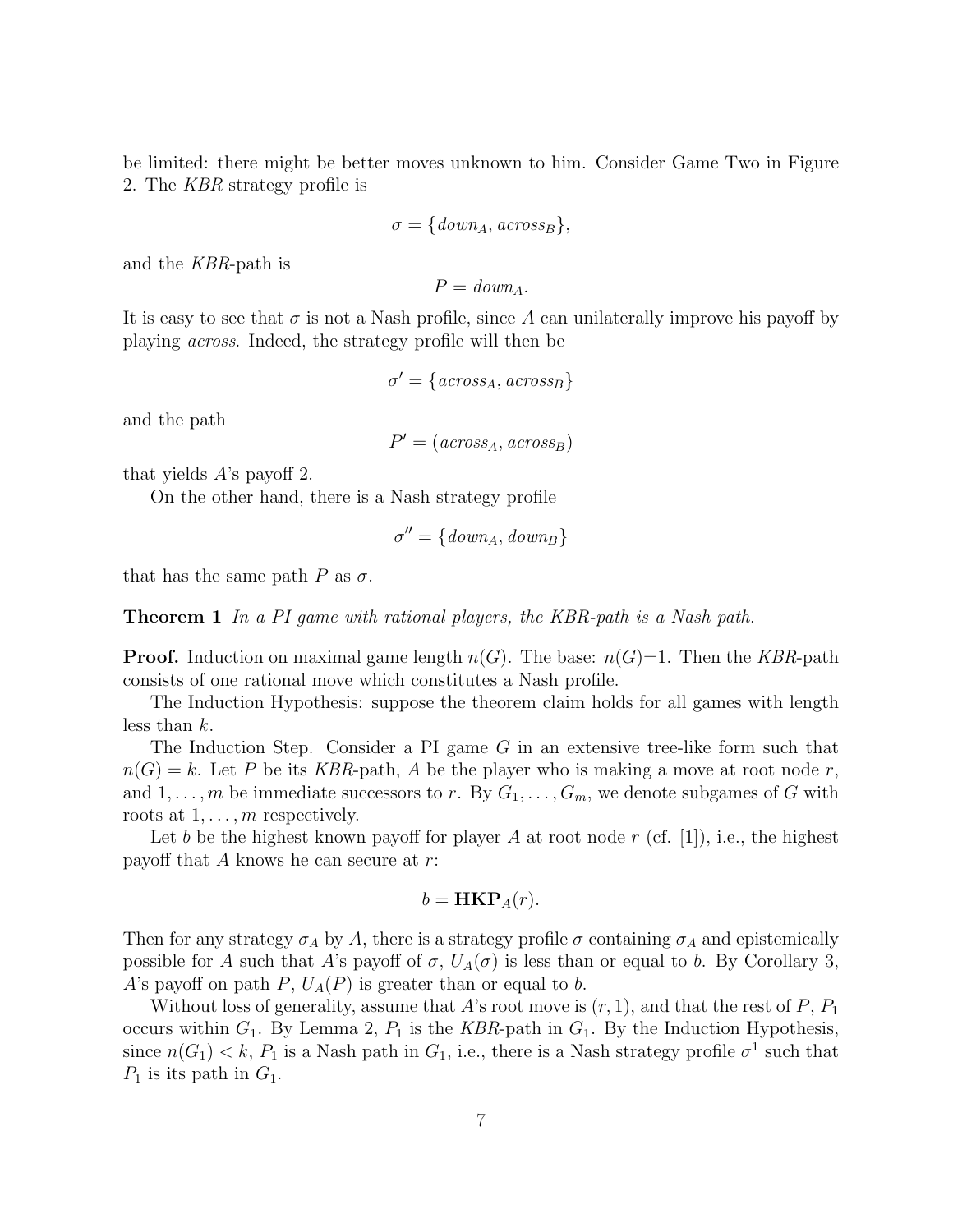

Figure 6: Game G

Our goal now is to extend  $\sigma^1$  to a Nash strategy profile  $\sigma$  for all of G without changing its path P. For this, we have to define the moves of each player at nodes other than those from  $G_1$ .

At root node r, A's move is  $(r, 1)$  as suggested by P: make it part of  $\sigma$ . It now remains to define moves at all nodes of games  $G_2, \ldots, G_m$ .

Pick subgame  $G_i$ ,  $i = 2, \ldots, m$  and consider the following auxiliary 'maximin game' on the same tree. In this maximin game, player A tries to win more than his highest known payoff b, and all other players are playing against this goal. Label a leaf S (for Success) if A's payoff at this leaf is greater than b, and  $\bf{F}$  (for **Failure**) otherwise. Backward induct to label all other nodes of  $G_i$  and define moves for each node v of  $G_i$ .

Case 1. A makes a move at node v, and all immediate successors to v are labeled  $\mathbf{F}$ . Then label v as  $\bf{F}$  and pick an arbitrary move for A at v.

Case 2. A makes a move at node v, and there is an immediate successor to v that is labeled **S**. Then label v as **S** and pick a move for A from v to one of its immediate S-successors.

Case 3. A player other than A makes a move at  $v$ , and there is an immediate successor to v labeled **F**. Then label v as **F** and pick a move from v to one of its immediate **F**-successors.

Case 4. A player other than A is making a move at  $v$ , and all immediate successors to v are labeled **S**. Then label v as **S** and pick an arbitrary move at v.

Let us denote  $\sigma_A^i$  the strategy by A, and  $\sigma_{-A}^i$  the collection of strategies by all other players in the maximin game on  $G_i$ .

The following lemma shows that A cannot win the maximin game.

**Lemma 3** The root node i of  $G_i$  is labeled **F**.

**Proof.** Since b is the highest known payoff for A at the root node, given  $\sigma_A^i$ , there should be a collection  $\delta^i_{-A}$  of strategies for other players in  $G_i$  (deemed possible by A) such that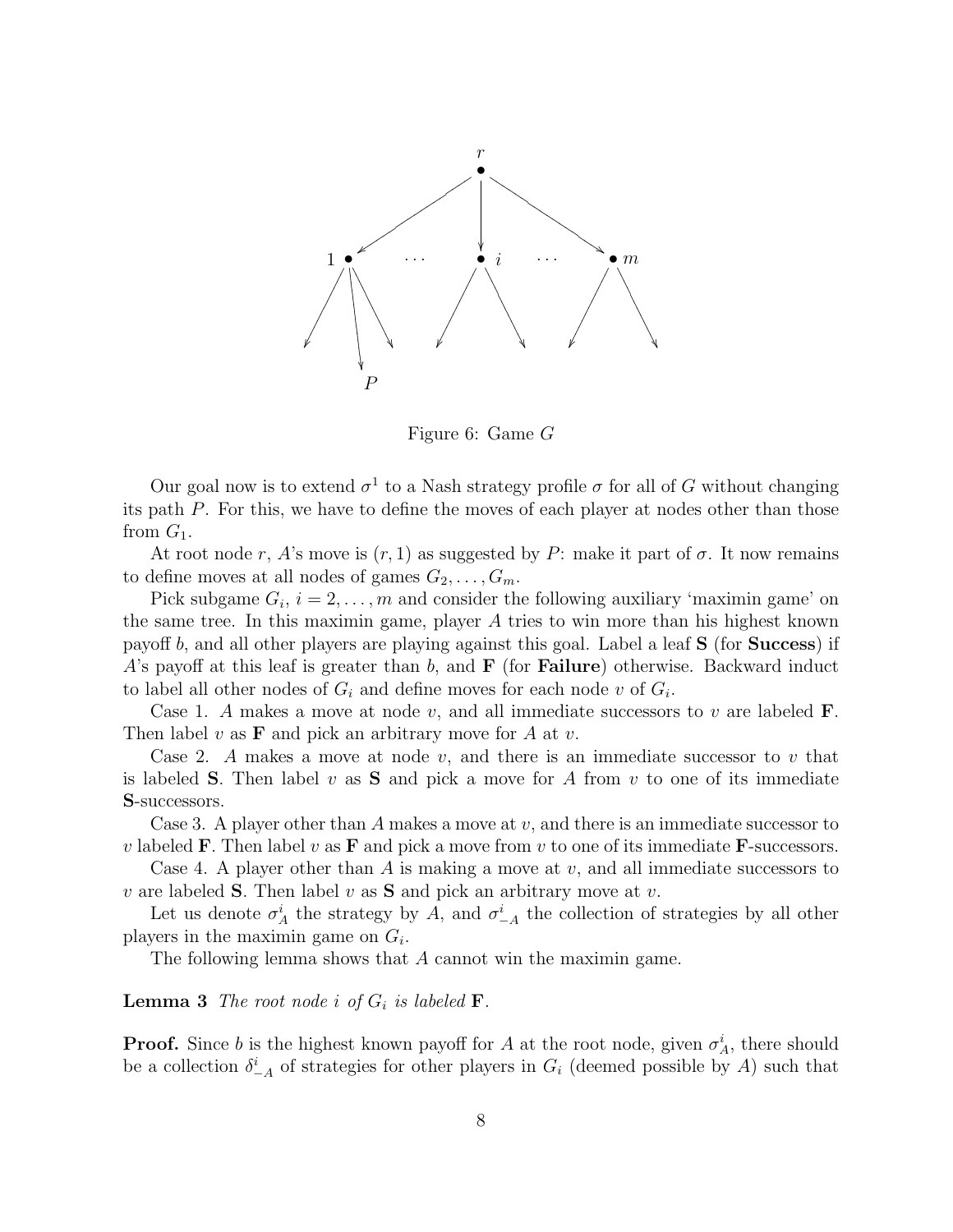A's payoff of the profile  $\{\sigma_A^i, \delta_{-A}^i\}$  is less than or equal to b. Let P' be the path of  $\{\sigma_A^i, \delta_{-A}^i\}$ in  $G_i$ . We claim that each node of  $P'$  is labeled **F**. Backward induction on the length of P'. The leaf of P' is labeled **F** since it indicates A's payoff on P' which is not greater than b. Consider a node v of P' whose immediate successor in P' is labeled **F**. If v is an A-node<sup>3</sup>, all immediate successors to v in  $G_i$  are labeled **F**, hence v is labeled **F**. If v is a non-A-node<sup>4</sup>, v is labeled **F** as well. So all nodes of P' are labeled **F**, including the root node i of  $G_i$ . . ✷

Now we define the desired strategy profile  $\sigma$  on  $G_i$ -nodes:

For each  $i = 2, \ldots, m$ ,  $\sigma$  restricted to  $G_i$ -nodes coincides with  $\{\sigma_A^i, \sigma_{-A}^i\}$ .

This concludes the construction of  $\sigma$  and it remains to be shown that

1.  $\sigma$ 's path is P;

2.  $\sigma$  is a Nash profile in game G.

Item (1) is obvious, since the first move of  $\sigma$  is  $(r, 1)$  and the rest of the path is  $P_1$ .

**Lemma 4**  $\sigma$  is a Nash strategy profile.

**Proof.** Present  $\sigma$  as a collection of A's strategy  $\sigma_A$  and non-A-strategies  $\sigma_{-A}$ .

Players other than A cannot improve their payoff by unilaterally deviating from  $\sigma_{-A}$ given  $\sigma_A$ . Indeed, changes outside  $G_1$  do not alter the outcome. Changes inside  $G_1$  cannot improve the payoff since within  $G_1$ ,  $\sigma$  is a Nash strategy profile.

Fix  $\sigma_{-A}$  and consider an arbitrary strategy  $\sigma'_{A}$  for A.

Case 1. The first move of  $\sigma'_{A}$  is  $(r, 1)$ . Then the consequences of  $\sigma'_{A}$  are limited to changes in A's strategy within  $G_1$  that cannot yield a better payoff for A, since  $\sigma$  is a Nash profile on  $G_1$ .

Case 2. The first move of  $\sigma'_{\sub{A}}$  is  $(r, i)$  with some  $i = 2, \ldots, m$ . Suppose, en route to contradiction, that

$$
U(\{\sigma'_A,\sigma_{-A}\})=b'>b
$$

and let P' be the path in  $G_i$  corresponding to  $\{\sigma'_A, \sigma_{-A}\}$ . By backward induction on the node depth, we show that all nodes of  $P'$  are labeled **S**. Base: the leaf node of  $P'$  is labeled **S** since P' delivers A's payoff  $b' > b$ . Let v be a node in P' whose immediate successor in  $P'$  is labeled S. If v is an A-node, then v should be labeled S by definition of the labeling process. If v is a non-A-node, then  $P''s$  move at v is made according to  $\sigma$ , which indicates that all immediate successors to v in  $G_i$  are labeled **S**, hence v is labeled **S** as well.

We have arrived at a contradiction to Lemma 3 that states  $i$  is labeled  $\bf{F}$ . This proves Lemma 4.  $\Box$ 

 ${}^{3}$ I.e, A is making a move at v.

<sup>&</sup>lt;sup>4</sup> I.e., some player other than A is making move at  $v$ .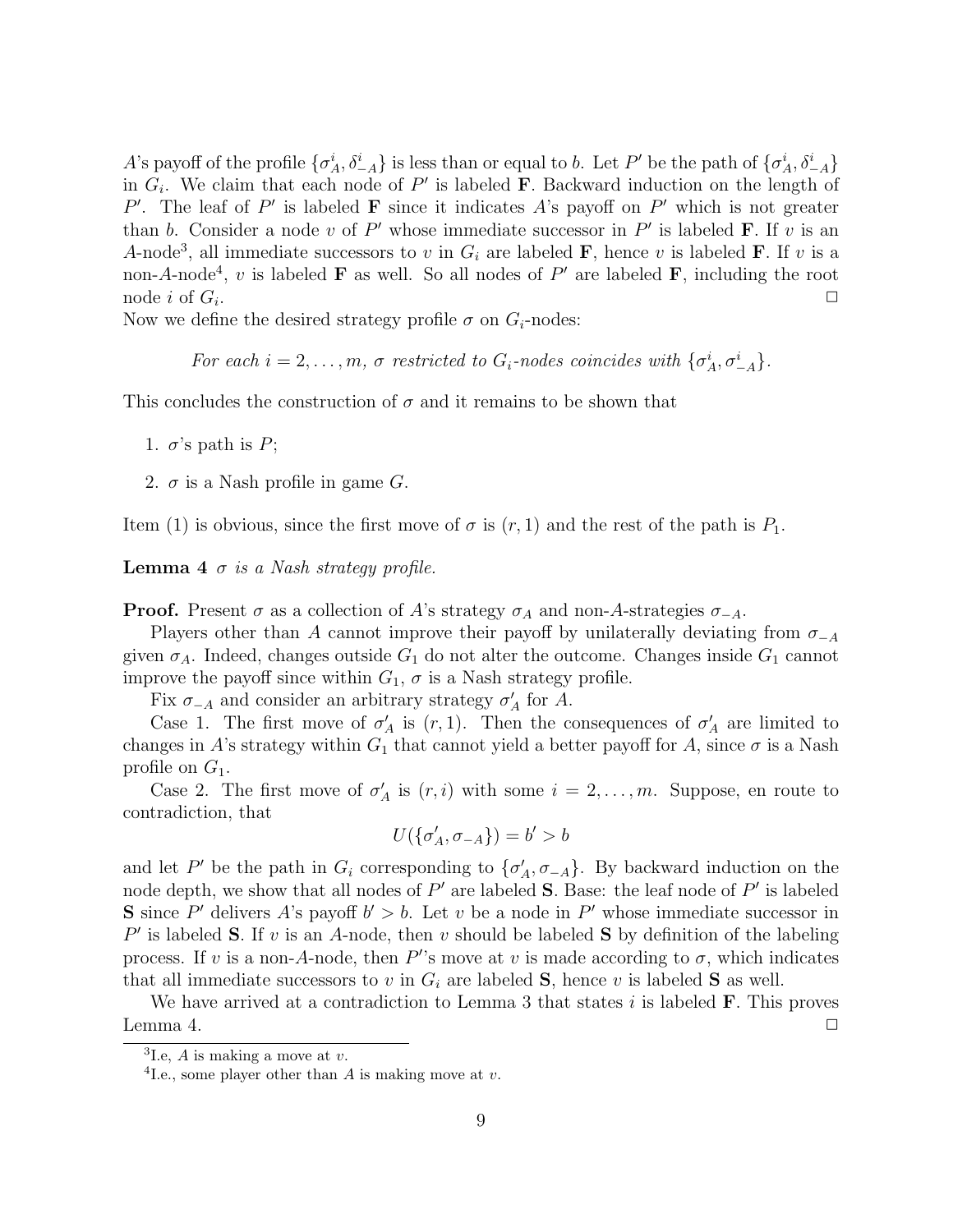This completes the proof of Theorem 1.  $\Box$ 

As an easy corollary to this theorem, we conclude that each backward induction path is a Nash path. Indeed, apply Theorem 1 to the variant of the game in which common knowledge of rationality is assumed. For such games, the resulting BI-path will be the KBR-path. By Theorem 1, this path is Nash. Likewise, each pure maximin path is Nash as well, since the maximin profile is the KBR-profile with players ignorant of each others' rationality.

### 4 Discussion

It follows easily from definitions that in PI games, KBR strategy profiles survive iterated elimination of strictly dominated strategies (IESDS). The backward induction solution BI operates under the common knowledge of rationality assumption (cf. [3]). The pure maximin solution MAXM is justified for players ignorant of each other's rationality. Both  $BI$  and  $MAXM$  are special cases of  $KBR$ , which lacks such limitations. These observations, together with Theorem 1, suggest that major methods such as *IESDS*, Nash Equilibria NE, BI, MAXM, and KBR are compatible. However, only KBR always produces a justified unique solution (for generic games). *IESDS* and *NE* may be regarded as nondefinitive approximations to KBR.

For example, consider Game Two in Figure 2. None of the strategies is strictly dominating, hence the *IESDS* strategy profiles here are

 ${down<sub>A</sub>, down<sub>B</sub>}, \{across<sub>A</sub>, down<sub>B</sub>}, \{down<sub>A</sub>, across<sub>B</sub>}, \{across<sub>A</sub>, across<sub>B</sub> \}.$ 

There are two *NE* strategy profiles

```
\{down_A, down_B\} and \{across_A, across_B\},\
```
and two NE-paths

```
down_{A} and (arross_{A}, across_{B}).
```
As always, there is a unique KBR strategy profile, that coincides here with the MAXM profile:

 $\{down_A, across_B\},\$ 

and one KBR-path that happens to be the MAXM-path as well:

 $down_{A}$ .

There is one BI-path

```
(\textit{across}_A, \textit{across}_B),
```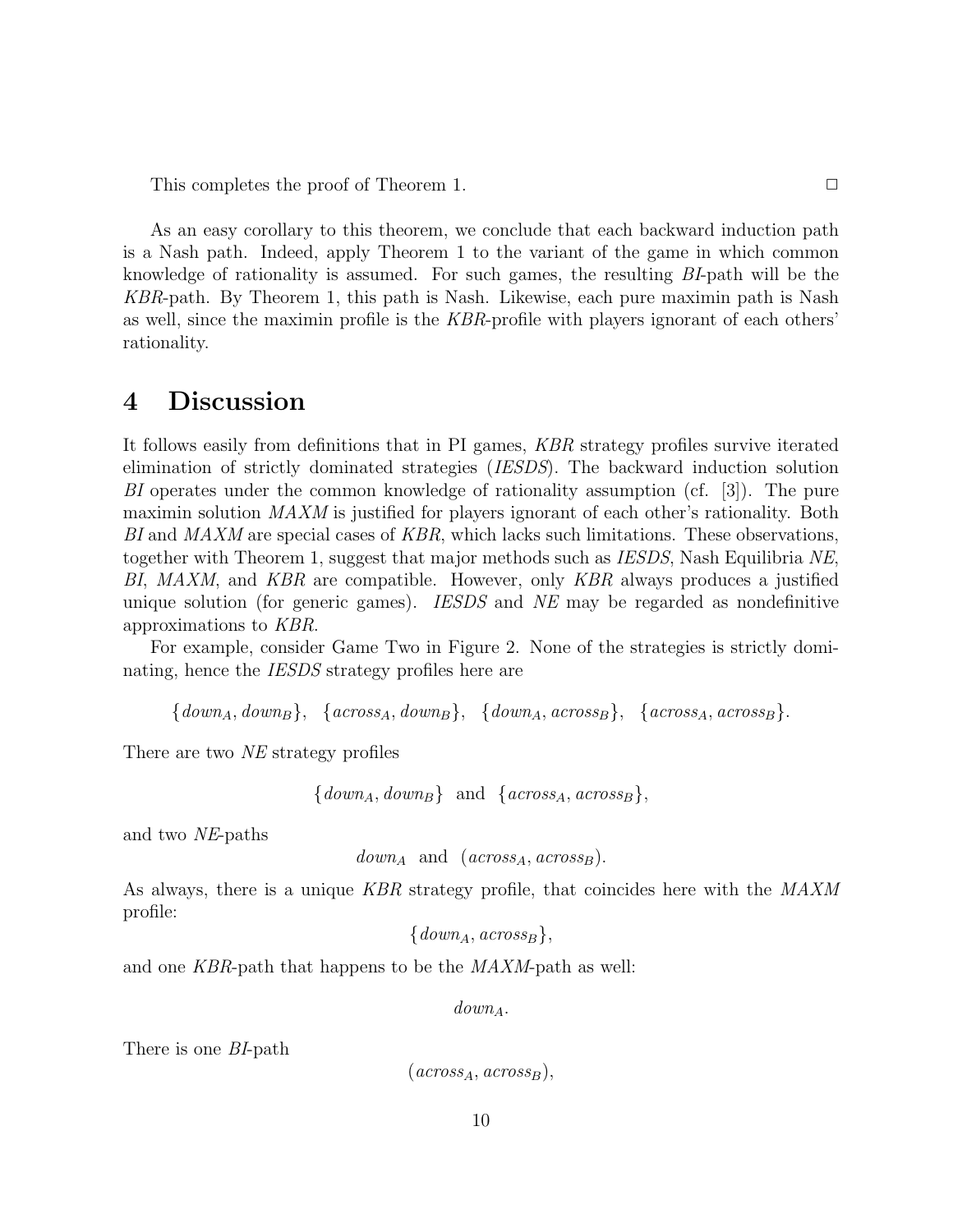that is also the KBR-path in a version of Game One in which common knowledge of rationality of players is assumed.

Some correlations between methods can be seen in this example: all NE-profiles are IESDS-profiles and the BI-path, MAXM-path, and KBR-path are all NE-paths.

Figure 7 illustrates relationships between the aforementioned solution sets (ovals) and paths (bullets). Ovals represent sets of IESDS- and NE-paths, respectively. Bullets represent the *BI*-path, *MAXM*-path, and *KBR*-path.



Figure 7: Comparing methods

The empty bullets are a reminder that MAXM- and BI-paths are justified only under special conditions, e.g., complete ignorance of each others' rationality (MAXM), or common knowledge of rationality  $(BI)$ . The arrows indicate that under corresponding conditions, the MAXM-path and BI-path become the KBR-path.

## 5 Acknowledgments

The author is grateful to Adam Brandenburger for stating the conjecture, and his permanent attention to this project. The author is also indebted to Vladimir Krupski, Elena Nogina, Rohit Parikh, and Cagil Tasdemir for useful and inspiring discussions.

Special thanks to Karen Kletter for editing this report.

## References

- [1] S. Artemov. Rational decisions in non-probabilistis settings. Technical Report TR-2009012, CUNY Ph.D. Program in Computer Science, 2009.
- [2] S. Artemov. Knowledge-based rational decisions. Technical Report TR-2009011, CUNY Ph.D. Program in Computer Science, 2009.
- [3] R. Aumann. Backward Induction and Common Knowledge of Rationality. Games and Economic Behavior, 8:6–19, 1995.